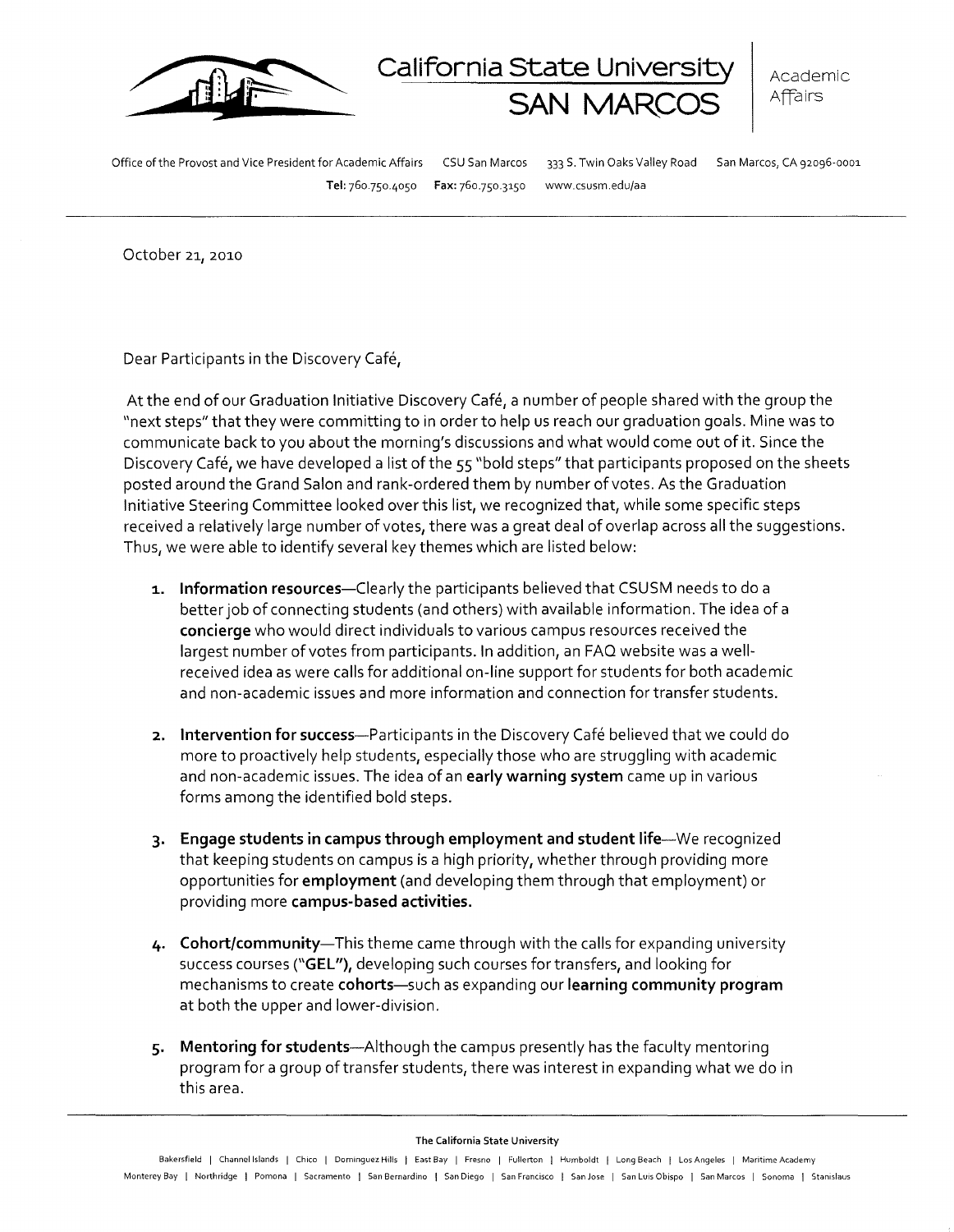Graduation Initiative Discovery Cafe Participants October 21, 2010 Page 2

**6.** Data collection and dissemination--- In order to better serve students, we need more information about them more widely distributed and we need to be collecting and analyzing data about both our successes and failures.

The Graduation Steering Committee has begun to identify next steps to address these themes and, over the coming weeks, as we define those goals and timelines, we will be communicating them with you.

Thank you again for your participation in the Discovery Cafe and for your many contributions to our students' success. We will keep you posted and invite your further participation as the Graduation Initiative progresses.

Best wishes,

mely I. Cutter

Emily F. Cutrer Provost and Vice President for Academic Affairs

EFC/mab

Attachment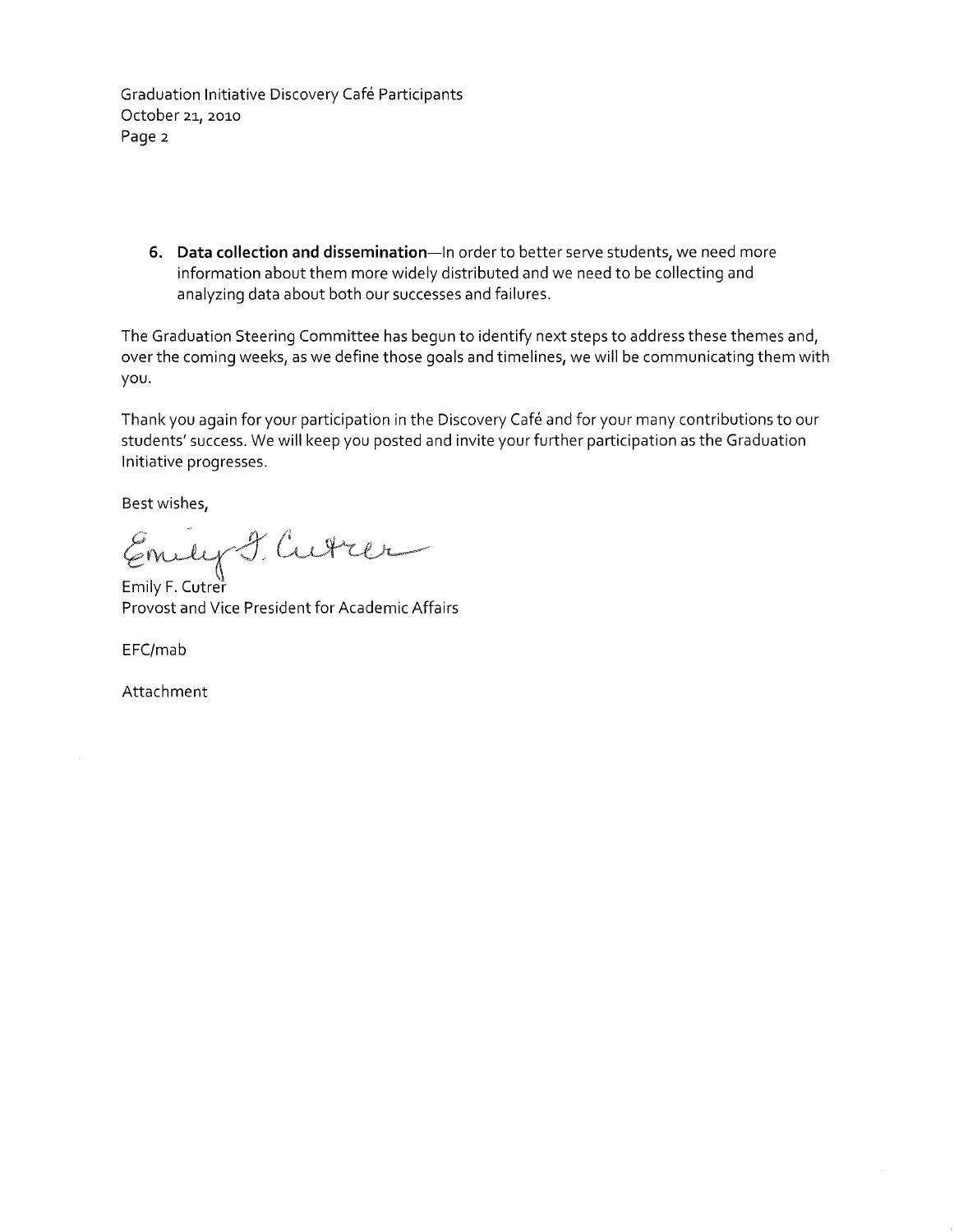## **CSUSM Graduation Initiative Discovery Cafe Friday, September 24, 2010**

| Reference # ~      |                                                                                                |                |
|--------------------|------------------------------------------------------------------------------------------------|----------------|
| <b>Not Ranking</b> | "Bold Steps"                                                                                   | # Dots         |
| 1                  | Create University Concierge (centralized info hub)                                             | 38             |
| 2                  | Hire, develop and engage student assistants                                                    | 26             |
| 3                  | Expand GEL for ALL students (including transfers); learning community or cohort based options  | 17             |
| 4                  | Expand successful student success programs to all student populations: intrusive support;      | 16             |
|                    | additional online support                                                                      |                |
| 5                  | Create cohorts and learning community (based on what we know from TRIO, SSS, EOP, CAMP,        | 15             |
|                    | Joint Doctoral Program)                                                                        |                |
| 6                  | Create (expand on existing) Learning Communities for FY students                               | 15             |
| $\overline{7}$     | Create CENTRAL point for student support (to help distressed students in non-academic issues   | 14             |
|                    | that are affecting their academics), so: an ombudsperson for life circumstances - LIFE COACH!! |                |
| 8                  | <b>Centralizing First Year Experience</b>                                                      | 14             |
| 9                  | Supply faculty, lecturers and staff with resources to support students in need on front end    | 13             |
| 10                 | Use "cohort/learning community/study group" model to keep students together (both first-       | 13             |
|                    | year and transfer students - support each other, "belonging", easier to advise / get classes)  |                |
| 11                 | Improve transfer student experience - Transfer Center                                          | 13             |
| 12                 | Increase resources for students with economic/family/emotional problems (childcare/social      | 12             |
|                    | worker/centralized HELP, etc.-1-800-XXX-XXXX and/or web button)                                |                |
| 13                 | Expand campus employment opportunities for students                                            | 12             |
| 14                 | Develop a forum for sharing of resources with faculty, staff and administrators                | 11             |
| 15                 | Launch transfer student initiative: survey second year; checkpoints                            | 11             |
| 16                 | Create an "early intervention hot-line" that faculty and staff can use when they identify a    | 10             |
|                    | student who needs an early intervention. (Also students!)                                      |                |
| 17                 | Expand and formalize mentorship (peer, staff and faculty) programs                             | 10             |
| 18                 |                                                                                                | 9              |
|                    | Upper-division "GEL" ("Campus Connect") in the major: help students to learn about             |                |
|                    | resources; help students to find jobs (career & community connection); staff & alumni to be    |                |
|                    | involved)                                                                                      |                |
| 19                 | Campus-wide mentoring program                                                                  | 9              |
| 20                 | Establish a cultural awareness training and sensitivity program                                | 9              |
| 21                 | Establish K-12 articulation with high schools - faculty-to-faculty                             | 8              |
| 22                 | Strengthen human relationships - students at the center                                        | $\overline{7}$ |
| 23                 | Improve communications: FAQ or "Did you know?" on web page; human contact on phone             | $\overline{7}$ |
|                    | and first contacts (who are informed).                                                         |                |
| 24                 | Identify early warning systems - get to them before it's too late.                             | $\overline{7}$ |
| 25                 | Create a Student Assistance Program (similar to EAP for faculty & staff) maybe using           | 6              |
|                    | community volunteers?                                                                          |                |
| 26                 | Alert students early                                                                           | 5              |
| 27                 | Expand campus life to include weekend services and events                                      | 5.             |
| 28                 | Technology / online interactive "referral" specialist                                          | 5              |
| 29                 | Centralization of campus resources info - students & parents, faculty & staff                  | 4              |
| 30                 | Make data accessible to all campus constituents                                                | $\overline{4}$ |
| 31                 | Provide support for lecturers who teach 1st year students                                      | 4              |
| 32                 | Infuse graduation initiative into student groups - peer support                                | 4              |
| 33                 | Engage in ongoing, purposeful tracking, follow-up and outcomes assessment                      | 3              |
| 34                 | Further expand access / outreach programs: increase preparation; address underrepresented      | 3              |
|                    | student groups                                                                                 |                |